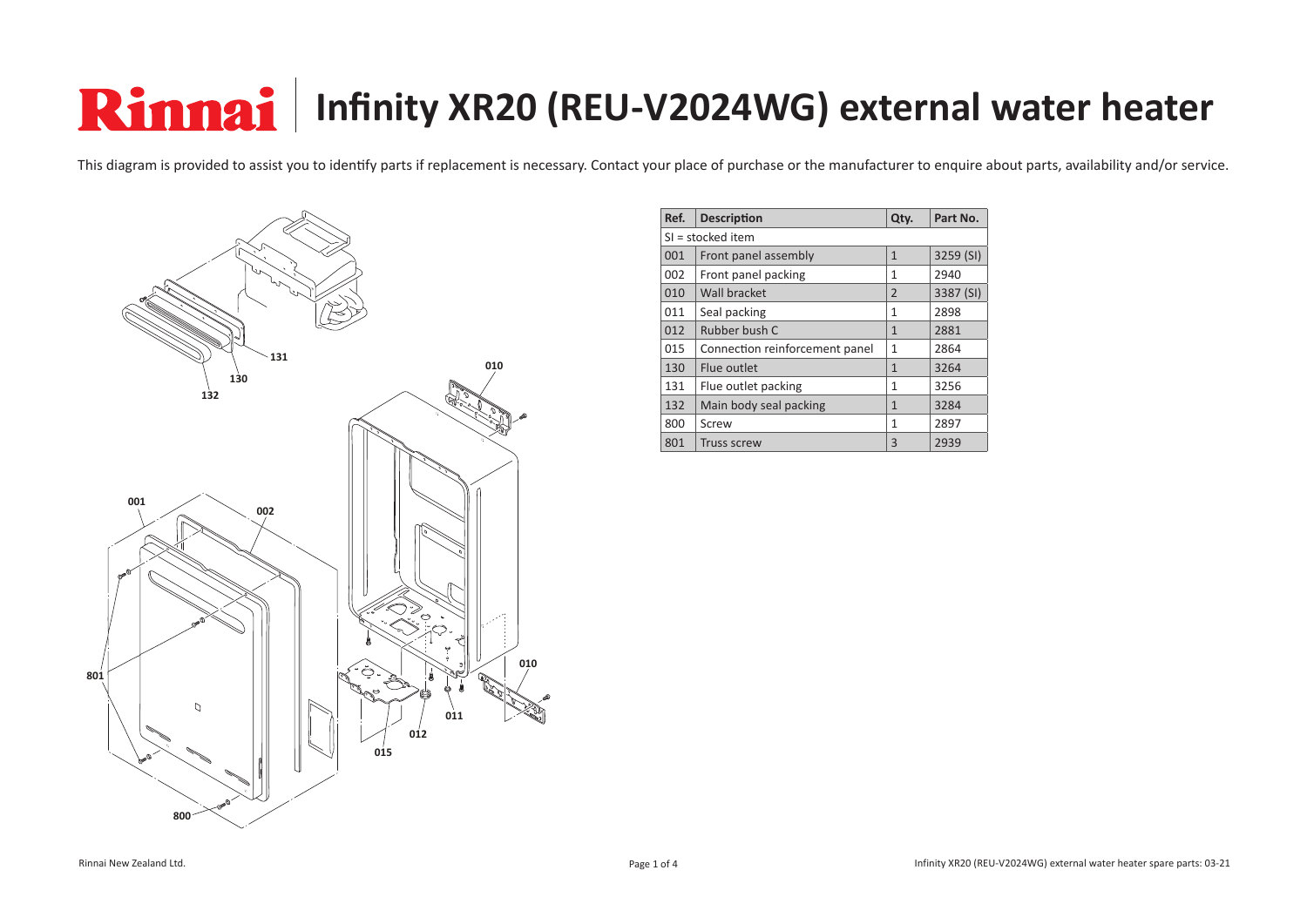## **Rinnai** | Infinity XR20 (REU-V2024WG) external water heater

This diagram is provided to assist you to identify parts if replacement is necessary. Contact your place of purchase or the manufacturer to enquire about parts, availability and/or service.



| Ref. | <b>Description</b>                   | Qty.           | Part No.  |  |  |  |
|------|--------------------------------------|----------------|-----------|--|--|--|
|      | SI = stocked item                    |                |           |  |  |  |
| 103  | Manifold assembly A LPG              | $\overline{1}$ | 4887 (SI) |  |  |  |
| 103  | Manifold assembly E NG               | $\mathbf{1}$   | 4888 (SI) |  |  |  |
| 104  | Manifold packing top                 | $\mathbf{1}$   | 3250      |  |  |  |
| 105  | Manifold packing lower               | $\mathbf{1}$   | 3251      |  |  |  |
| 106  | <b>Burner case front</b>             | $\mathbf{1}$   | 3245      |  |  |  |
| 107  | Packing                              | $\mathbf{1}$   | 3255      |  |  |  |
| 108  | Damper A                             | $\mathbf{1}$   | 4890 (SI) |  |  |  |
| 109  | Lean & rich burner assembly          | 18             | 2941      |  |  |  |
| 110  | Burner case rear                     | $\mathbf{1}$   | 3247      |  |  |  |
| 111  | Combustion chamber front             | $\mathbf{1}$   | 3242      |  |  |  |
| 112  | Combustion chamber packing top       | $\mathbf{1}$   | 3257      |  |  |  |
| 113  | Electrode                            | $\mathbf{1}$   | 3445 (SI) |  |  |  |
| 114  | Flame rod electrode                  | $\overline{1}$ | 4916 (SI) |  |  |  |
| 115  | Electrode packing                    | $\mathbf{1}$   | 3465 (SI) |  |  |  |
| 116  | Electrode holder                     | $\mathbf{1}$   | 3468 (SI) |  |  |  |
| 117  | Electrode sleeve                     | $\mathbf{1}$   | 3465 (SI) |  |  |  |
| 120  | Heat exchanger assembly              | $\mathbf{1}$   | 4920 (SI) |  |  |  |
|      | Heat exchanger high acidity assembly | $\mathbf{1}$   | 5325 (SI) |  |  |  |
| 150  | Fan motor assembly                   | $\mathbf{1}$   | 5782 (SI) |  |  |  |
| 151  | Fan casing assembly                  | $\mathbf{1}$   | 3404 (SI) |  |  |  |
| 703  | Ignitor assembly                     | $\mathbf{1}$   | 2886 (SI) |  |  |  |
| 704  | HT lead universal                    | $\mathbf{1}$   | 3651 (SI) |  |  |  |
| 705  | Ignitor fixing plate                 | $\mathbf{1}$   | 3249      |  |  |  |
| 713  | Heater fixing plate                  | 4              | 2899      |  |  |  |
| 719  | Temperature fuse fixing plate        | $\overline{2}$ | 3659 (SI) |  |  |  |
| 720  | Temperature fuse fixing plate        | 2              | 4899 (SI) |  |  |  |
| 802  | Screw                                | 3              | 2938      |  |  |  |
| 803  | Tapping screw                        | $\mathbf{1}$   | 2896      |  |  |  |
| 827  | O-ring                               | $\mathbf{1}$   | 4912 (SI) |  |  |  |
| 828  | O-ring                               | 1              | 3826 (SI) |  |  |  |

Rinnai New Zealand Ltd. **Page 2 of 4** Page 2 of 4 Infinity XR20 (REU-V2024WG) external water heater spare parts: 03-21